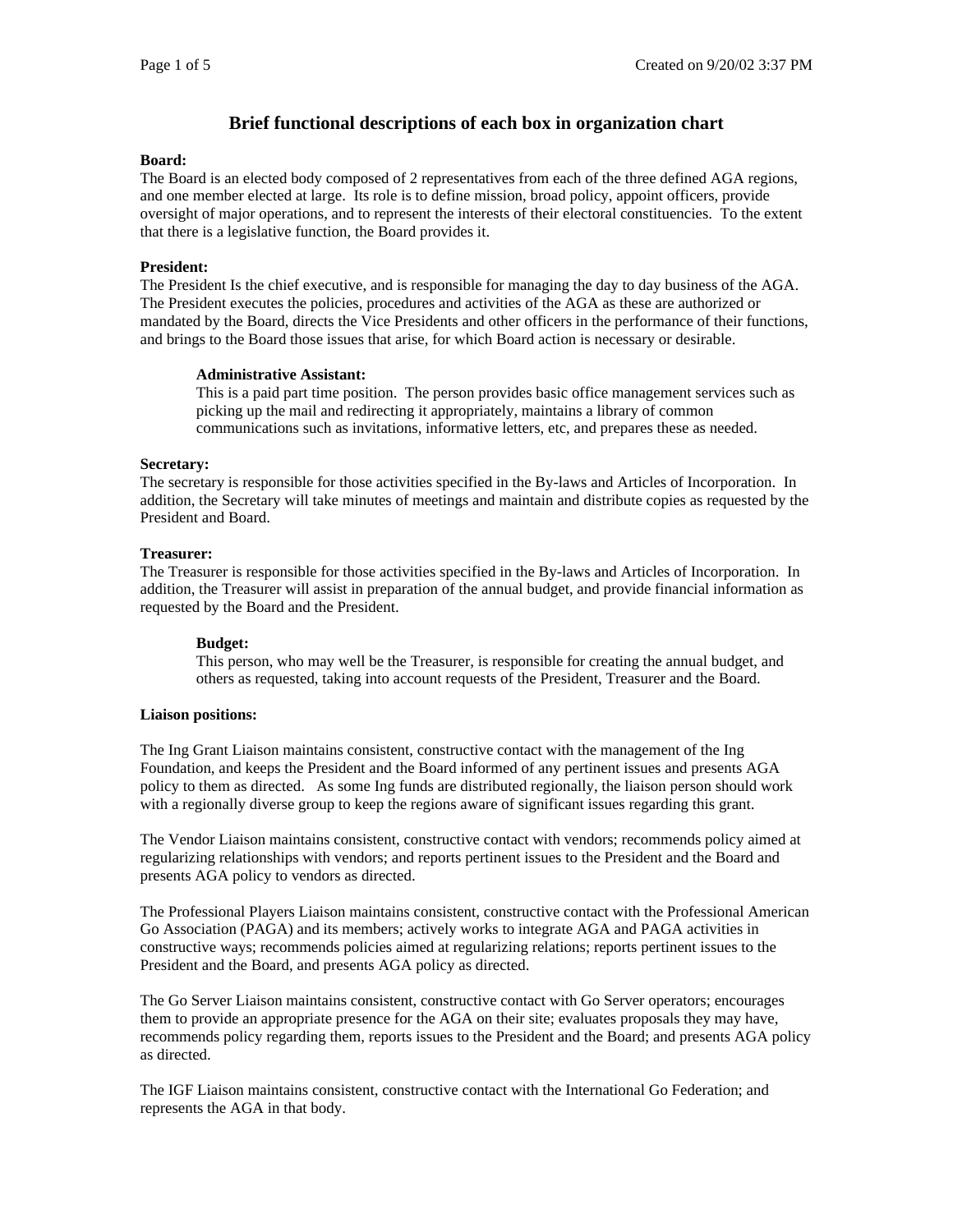The Foreign Association Liaison maintains consistent, constructive contact with foreign Go Associations; recommends policy regarding our relationships with them; reports pertinent issues to the President and the Board, and presents AGA policy as directed.

# **VP – Strategic Initiatives**

Coordinates strategic development planning processes (Policy & Governance, Legal and Regulatory Compliance, Human Resources, and Budget, and Special Projects) and provides and maintains documentation of policy and governance decisions made by the Board and President.

## **Strategy and Mission**:

Likely to be chaired by a board member, this is a committee with politically and regionally diverse membership. Its function is to formulate and present the Board with well formed strategic plans, concepts and alternatives. These plans may be initiated by the committee or be responsive to a request of the Board.

## **Policies and Governance:**

Likely to be chaired by a Board member, this is a committee with politically diverse membership. Its primary function is to formulate policy, and develop proposed changes to the by-laws. However these must be presented to, and passed by the Board to take effect (policies) or to be presented to the membership for approval (Bylaws or Articles of Incorporation). The committee will also provide an interpretation of current policy, Articles of Incorporation, and Bylaws to the Board as requested. To the extent that we have a judicial branch, this committee is it. (At the moment, I don't think we have enough questions to bring to such a group to justify setting up what would amount to a separate branch. But if the volume rises, this function should be separated quickly.)

## **Local Community Outreach:**

Provides local groups and chapters with information and referral and other support to help them acquire resources needed to enhance their programs. The emphasis is on acquiring non AGA/AGF resources such as local sponsorship, education grants, facilities, etc. Schools, and other community based groups which might not be able to become chapters immediately are a specific target population for these services.

## **Education:**

Creates educational material aimed at various constituencies, such as elementary, middle, and high schools, and adult programs. Will focus on materials that can be effectively used by people with minimal ability at Go. Works with education coordinator to identify and meet needs. Coordinates producers of material aimed at the different target populations.

Each coordinator will develops curricula and program support systems that will enable teachers or other interested adults with minimal skill at Go to lead and teach Go to the specified target population. They will also work with the Education coordinator (who distributes these materials to the teachers) to evaluate feedback about the programs and revise as indicated by experience.

Currently identified populations are Elementary grades (1-6) Middle grades (7-9) High School (10-12) Adult

## **Legal and Compliance:**

This person is available to the Board and Officers to provide advice regarding any legal or compliance issues that may arise.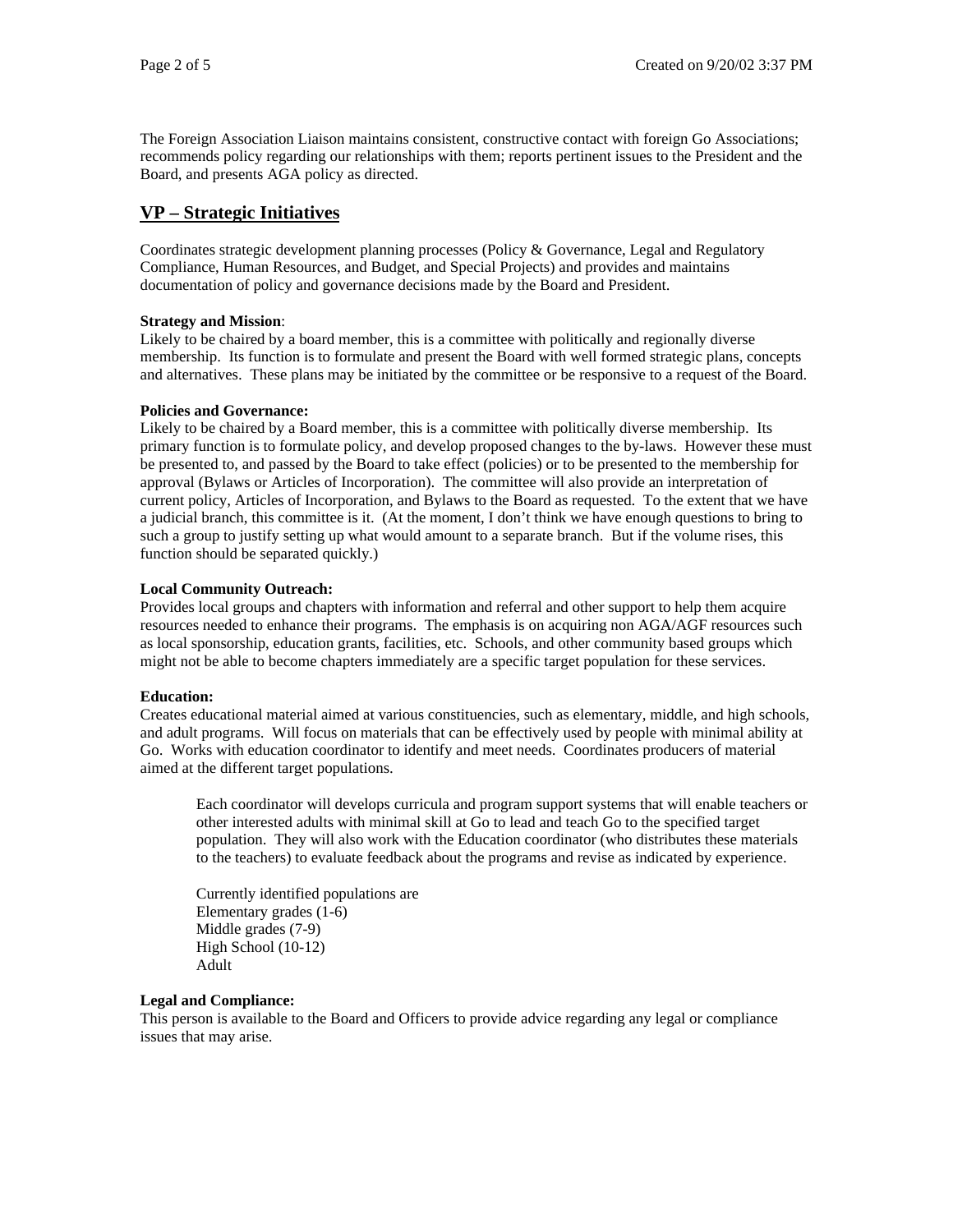## **Special Projects:**

Evaluates proposals for new projects and programs. Presents these for consideration by the Board or the President as appropriate. Identifies and recruits/requisitions resources as needed. May lead such a project, but primary role is to evaluate, present, and budget for both human and other resources.

# **VP Services**

Coordinates activities of people providing direct services to members and chapters. Typically these people will focus on various identifiable constituencies such as, Strong Players, Beginning Players, Youth, and Chapters. May provide one of these service functions.

## **Chapter services:**

Provides services to chapters. May lead a group of regional chapter service providers. Evaluates existing service programs, assesses needs, and develops new Chapter service programs. Provides chapters with assistance in seeking AGF grants, or other assistance to obtain equipment or other resources.

## **Member Services:**

Provides specific services to identified constituencies within the AGA. Evaluates existing services, and develops additional services as warranted. Typically, this will be a group composed of at least one member for each constituency. (New Members, Strong Players, Beginners, Youth, All Others?)

## New member services:

Coordinates services directed toward new members. These will be aimed at informing the new member of opportunities, and benefits of membership, encouraging participation, and promoting retention. May lead a group of regional service providers. Evaluates existing, and develops new programs.

## Strong player services:

Coordinates services of interest to strong amateur players (5 Dan and up). The coordinator will act as a representative of this group in policy discussions regarding strong player issues, and will evaluate needs and develop programs to meet the needs of this group.

## Youth services:

Coordinates services directed toward youth. This will include supervising and advising those who organize special events for youth, such as the Go Camp, Redmond Cup, Etc. Evaluates existing services and develops new programs.

## Beginning players services:

Coordinates services directed toward beginning players. Coordinates with New member services to avoid duplication of services. Develops programs to help the beginning player find resources, feel welcome, Etc. Evaluates existing programs, develops new programs as needed.

Regular member services: (Do we need this?)

Coordinates services directed to all those members who don't fit in one of the categories listed above. Evaluates existing services and develops new programs.

## **Education Coordinator:**

Provides appropriate education materials to those seeking them. Provides I&R for other services. Gets feedback about the material, and works with curriculum developers to improve the products.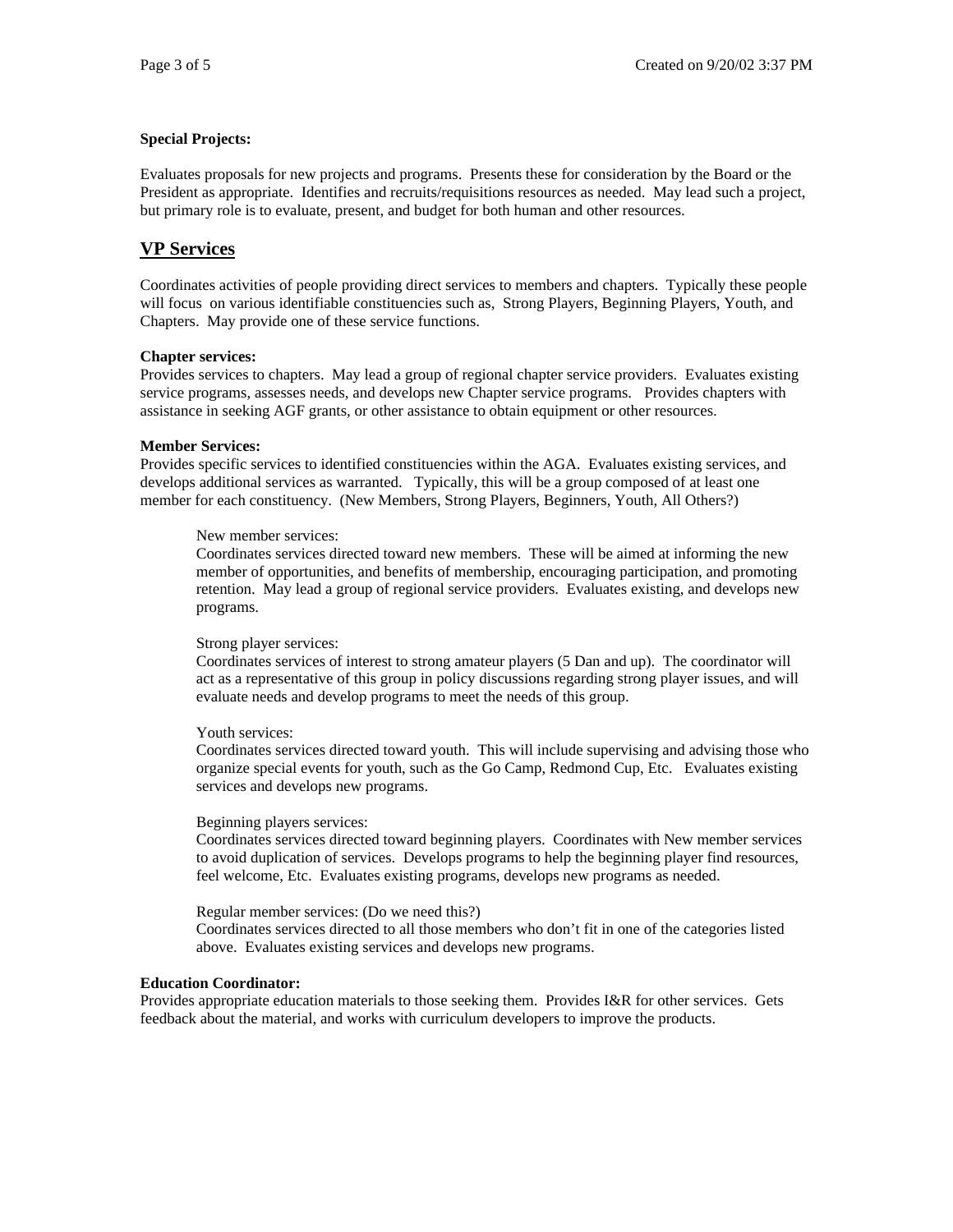# **VP Publication/Communication:**

Supervises all public communications. May be lead coordinator of one publication.

#### **American Go Journal**

Publish the paper Journal.

#### **E-Journal:**

Publish the E-Journal

#### **Books:**

Publish books, articles, brochures, information packages, etc. as approved by the Board or President.

#### **Webmaster:**

Designs website, manages the technical services provider, ensures accuracy of data presented, and continues to obtain and post more relevant content.

#### **Public Relations:**

Develop and regularly update utility press kits and model press releases to be made available to chapters and others as appropriate. Maintain a library of public press articles related to Go. Find ways to get the press more interested in covering Go. Responds to all media requests for information or contact.

#### **Marketing:**

Works to make people more aware of Go, and promotes AGA membership. Continually informs members of the services the AGA offers. Works closely with HR/recruiting, Education and Local Community Outreach Coordinators to help those functions become more effective marketing tools.

## **VP Operations**

Coordinates services needed for internal operation of the AGA. (Technical & Information services, Ratings, Ranking, Tournament regulation, Special Awards, Major Event Liaison.) May perform one of these functions.

## **Technical/Information services:**

Continually evaluates our use of computer and related technology. Designs data storage architecture, and coordinates activities of those who maintain the data system. Provides oversight for technical aspects of web site maintenance and design. Proposes and develops programs to take advantage of new technology.

## **HR & Recruiting:**

Constantly on the prowl to recruit new workers. Actively seeks people for specific needs as these arise. Formulates job descriptions, evaluates performance as related to the job description, recommends revisions of job descriptions as needed, assists volunteers in changing jobs as desirable for either training or personal preferences of the individual.

## **Ratings and Statistics Coordinator:**

Maintains rating data, and reports as needed. Leads an evaluation committee which continually evaluates rating system and revises as required to meet established goals. Responds to member inquiries regarding the system. Provides continuing documentation of any changes in the system.

## **Ranking Coordinator:**

Establish criteria for providing rank certificates. Provides rank certificates in a manner consistent with established criteria. (These have not yet been developed, so the work of this group is developmental at this point.) Works closely with Rating coordinator to maintain proper relation between ratings and rank certificates.